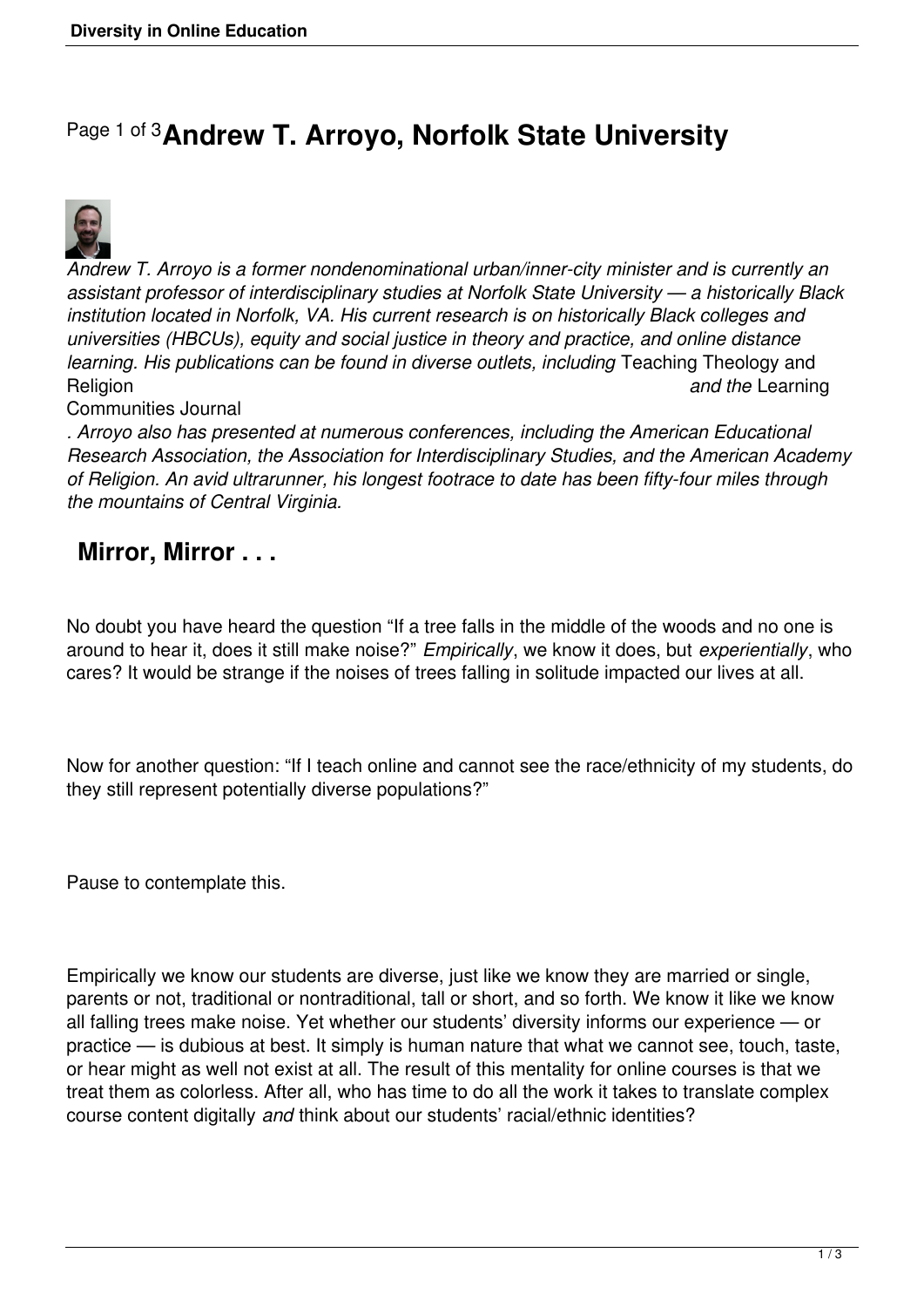I suggest such a mentality sells us short. As one who has taught well over one hundred semester-long online courses — that's one hundred, not a typo — in accredited religious studies departments (or courses with religious components) to diverse populations, I have concluded that focusing solely on content while ignoring identity is to settle for the good rather than to pursue the best. The real-life diversity of our students on the other side of the screen must impact our practice if maximum effectiveness is the goal. In this article I hope to sketch a useful framework that leverages diversity for richer online learning experiences. This begins with understanding the concept of "monitor as mirror," so we can take action to shatter it.

During the course of each semester, I have noted a particular tendency within myself to allow the computer monitor to become a de facto mirror. A male, White, divorced and remarried father of (so far) three children, endurance athlete, and not-yet-forty Gen-X professor who corresponds with hundreds of students across multiple online courses annually, it is easy to fall into a mindless, Procrustean rhythm that subconsciously assumes the students are little more than carbon copies of me. It is easy to teach how I would want to be taught, to imagine their struggles and strengths are identical to mine, and to treat them, quite literally and not just morally, as I would want to be treated.

I suspect I am not alone in this. Computer screens easily become mirrors so that everything on the screen — from what we post and read to the names and identities of our students — are subconsciously filtered as an extension of our own racial/ethnic self. I am reminded here of the scene "Malkovich Inside Malkovich" from the film *Being John Malkovich* (available on www.mo vieclips.com

) *.*

[In this bizarre](http://www.movieclips.com) film, Malkovich takes a brief and disturbing tour of his own head and fin[ds that](http://www.movieclips.com) everyone — men, women, and children — look exactly like him due to his own latent narcissism.

As one whose research interests include higher education pedagogy, I argue this "mirror, mirror" syndrome poses a problem for teaching all courses online, from religion to mathematics. However, I argue that it is a special problem for online religion courses since our content affords us the opportunity to create additional layers of meaning if we use the right tactics to involve our students at the level of identity. Consequently, we need a framework to help *shatter the mirror* so we can see through to the students on the other side.

- Start
- Prev